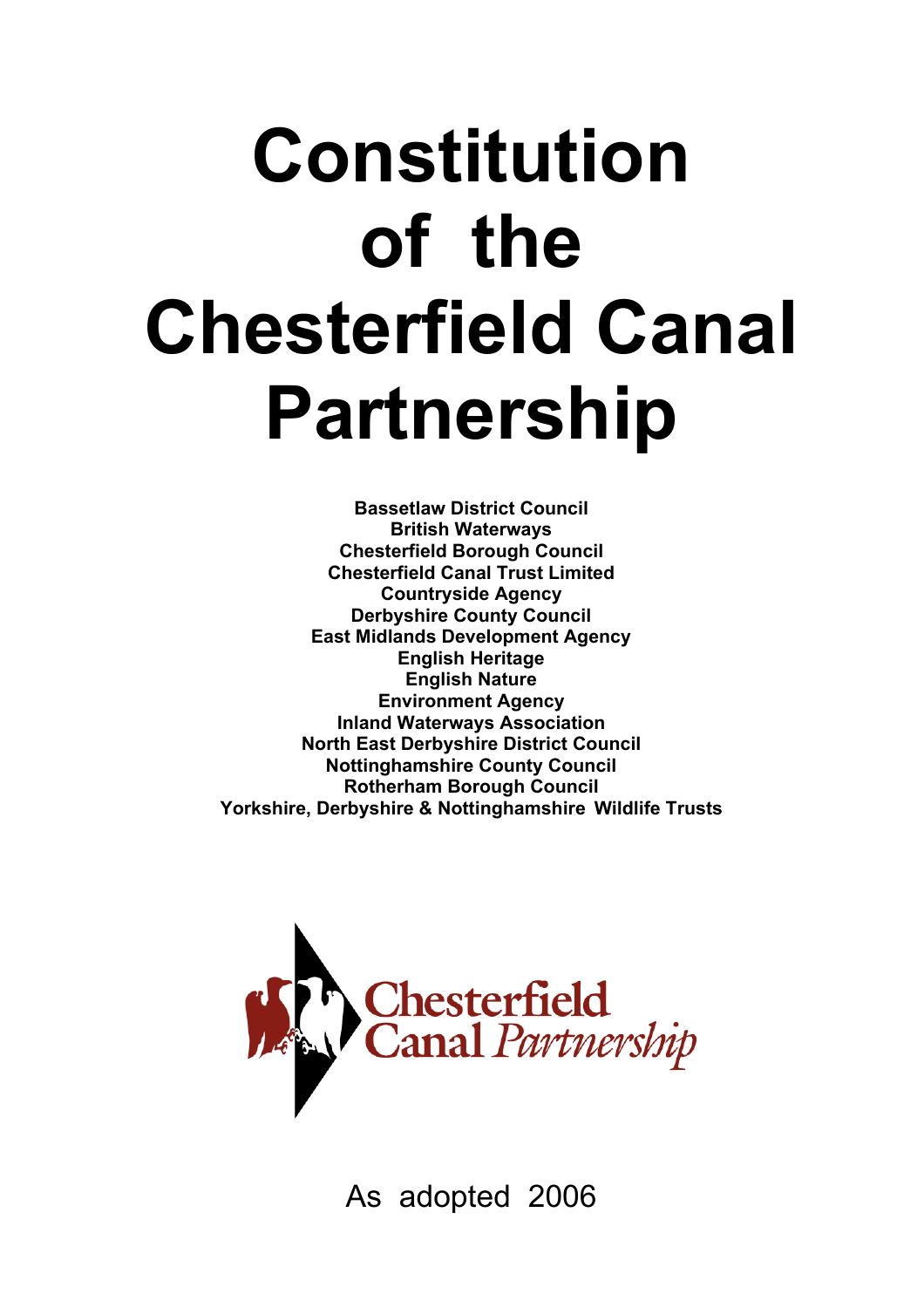#### **CONTENTS**

| Section |                                            | Page           |
|---------|--------------------------------------------|----------------|
| i.      | Introduction                               | 1              |
| 1.      | Name                                       | 1              |
| 2.      | Objects                                    | 1              |
| 3.      | Membership                                 | 1              |
| 4.      | <b>Conduct Of Business Through Groups</b>  | $\overline{2}$ |
| 5.      | <b>Executive Steering Group</b>            | 3              |
| 6.      | <b>Technical Officers' Group</b>           | 5              |
| 7.      | Sub-Groups                                 | 6              |
| 8.      | Substitutions                              | $\overline{7}$ |
| 9.      | Quorum Of ESG, TOG and Sub-Groups          | $\overline{7}$ |
| 10.     | <b>Resolutions</b>                         | 8              |
| 11.     | <b>Officers</b>                            | 8              |
| 12.     | <b>Expenses And Allowances</b>             | 8              |
| 13.     | Finance                                    | 9              |
| 14.     | Information                                | 9              |
| 15.     | <b>Alterations To Revised Constitution</b> | 9              |
| 16.     | <b>Dissolution</b>                         | 10             |
| 17.     | <b>Notices</b>                             | 10             |

Appendix A Chesterfield Canal Partnership *Memorandum of Understanding*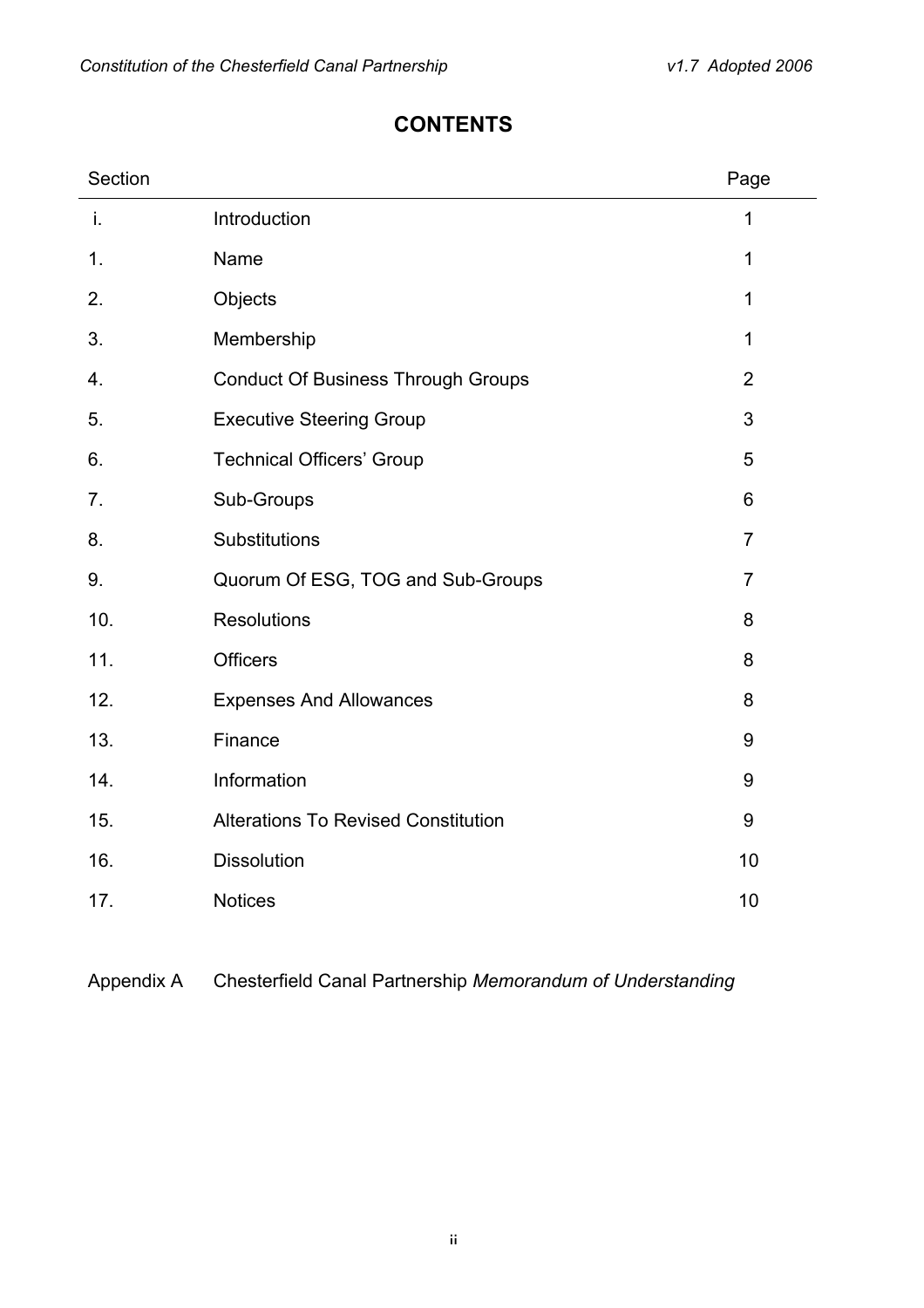## **Constitution**

# **of the Chesterfield Canal Partnership**

#### **INTRODUCTION**

The Chesterfield Canal Partnership was founded in 1995. The members of the Partnership are committed to the restoration, preservation and development of the canal for its historical, ecological, economic and recreational value. The aims of the Partnership are summarised in the Restoration Strategy for the Partnership entitled "2020 Vision: A Strategy for the Restoration and Development of the Chesterfield Canal" (first edition 1995, revised 1997, last revision 2005), as amended from time to time.

To date the Partnership has achieved some remarkable successes, including the reopening of the Worksop to Kiveton section of the eastern canal and the reopening of the Chesterfield to Staveley section of the western canal. To close the gap, nine miles of canal remain to be rebuilt along which there are some significant engineering challenges but there is a positive and optimistic commitment to full restoration, which now seems to be a possibility in the foreseeable future.

While the aims remain as agreed in 1995, changing circumstances require a new framework be created for the Partnership to ensure that –

- the partners can continue to support the aims of the Partnership and have clearly defined goals;
- the Partnership is open, transparent and accountable;
- the Partnership can meet the requirements of funding bodies and government agencies.

This constitution is a contribution to ensuring that the Chesterfield Canal Partnership is equipped to support future phases of restoration and development.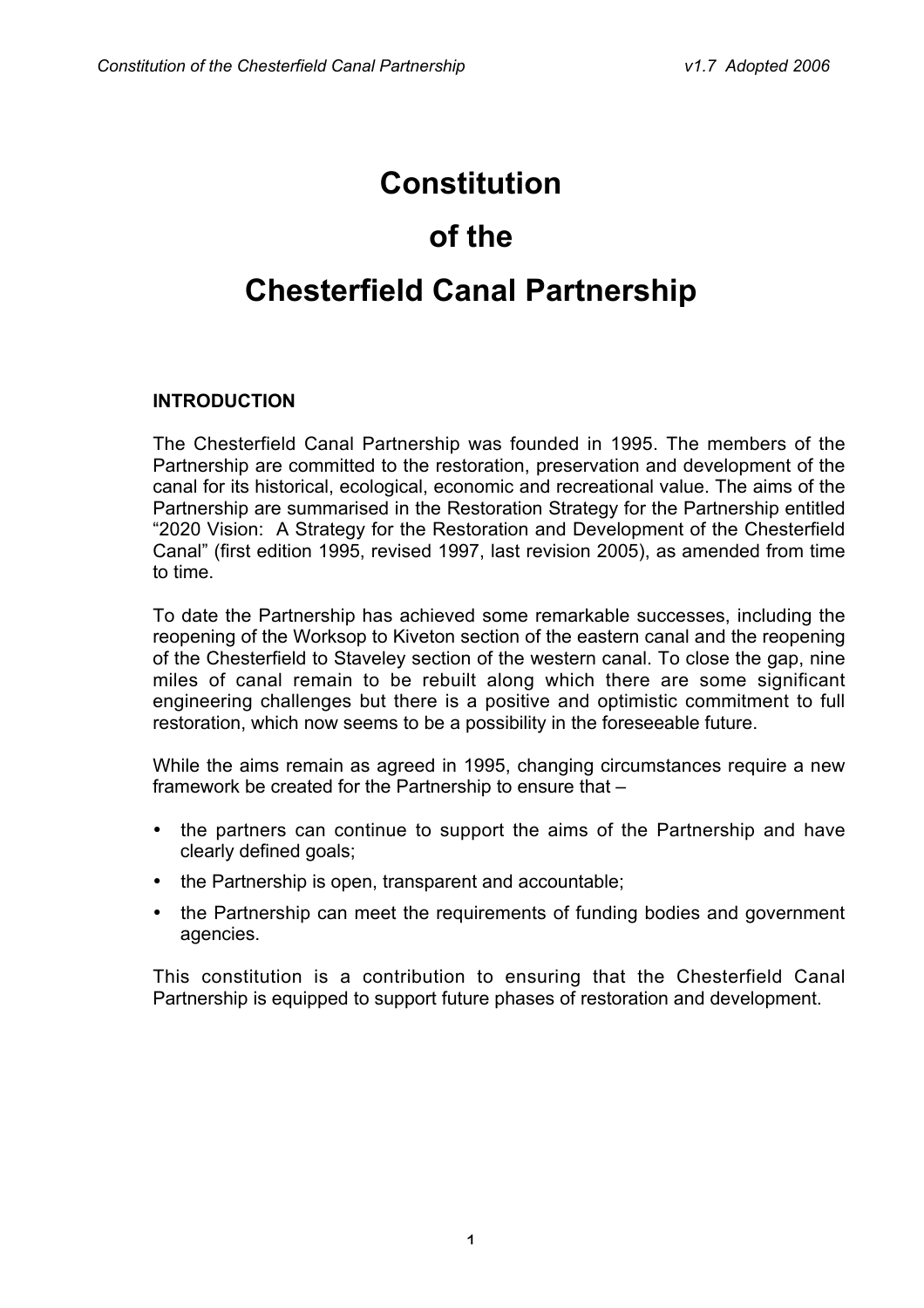# **Chesterfield Canal Partnership**

## **Constitution**

#### **1. NAME**

1.1 The partnership is called the **Chesterfield Canal Partnership** ("the Partnership").

#### **2. OBJECTS (AIMS)**

- 2.1 The primary object of the Partnership is to champion and co-ordinate the preservation, restoration and sustainable development of the Chesterfield Canal for its historical, ecological and recreational value and for its potential to attract tourism and business development.
- 2.2. The overall objects of the Partnership are summarised in the restoration strategy entitled **2020 Vision: A Strategy for the Restoration and Development of the Chesterfield Canal** (2006).
- 2.3 The Partnership is dedicated to:–
	- Restore the Chesterfield Canal to full navigation using, wherever possible, the historic route.
	- Explore the potential to create and develop a new navigable link between the Chesterfield Canal and the Sheffield & South Yorkshire Navigation.
	- Protect, conserve and enhance the natural and built heritage of the canal.
	- Improve and widen all forms of public access to the canal.
	- Promote the sustainable economic and social regeneration of the Chesterfield Canal corridor in order to improve the quality of life in surrounding communities.

#### **3. MEMBERSHIP**

- 3.1 Membership of the Partnership will be open to all organisations, whether statutory, voluntary or private, that share the aims of the Partnership.
- 3.2 The Partnership comprises those bodies or organisations that have endorsed the restoration strategy **2020 Vision: A Strategy for the Restoration and Development of the Chesterfield Canal** (1997, revised 2006) and are signatories to the re-founding Memorandum of Understanding.
- 3.3 Current members of the Partnership may nominate other persons, bodies or organisations to become new members of the Partnership. Other persons, bodies or organisations may also apply to become members of the Partnership. In either case, appointment to the Partnership will be conditional upon the particular person,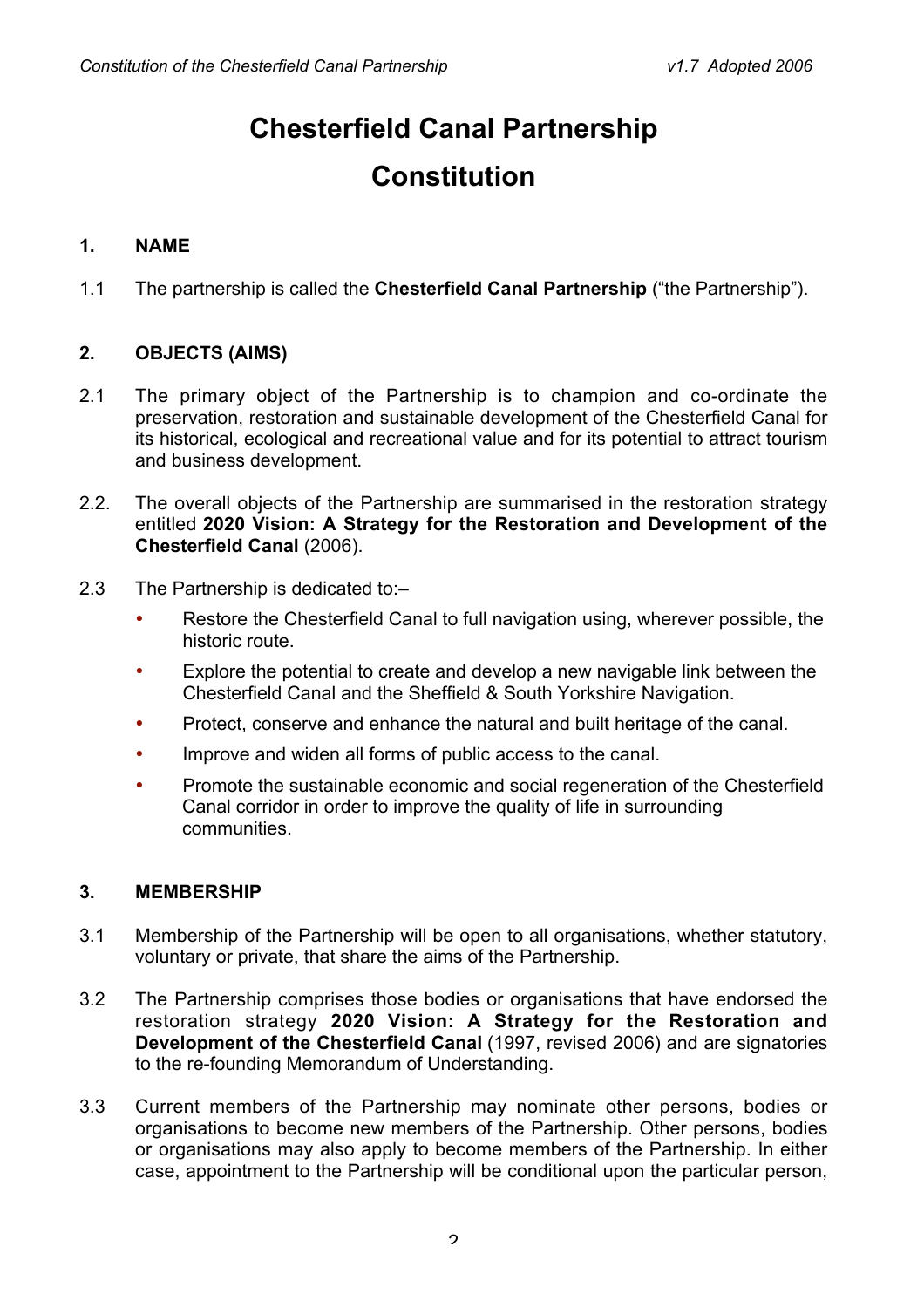body or organisation endorsing **2020 Vision: A Strategy for the Restoration and Development of the Chesterfield Canal** and the Memorandum of Understanding.

- 3.4 Members of the Partnership may resign from the Partnership
	- by giving 28 days notice in writing to all of the members of the Partnership; or
	- by presenting a statement of resignation to the ESG where formal exit will be deemed to follow 28 days later.
- 3.5 At the date of this Constitution, the Partnership comprises the following
	- Bassetlaw District Council
	- British Waterways
	- Chesterfield Borough Council
	- Chesterfield Canal Trust Limited
	- Countryside Agency
	- Derbyshire County Council
	- East Midlands Development Agency
	- English Heritage
	- English Nature
	- Environment Agency
	- Inland Waterways Association
	- North East Derbyshire District Council
	- Nottinghamshire County Council
	- Rotherham Borough Council
	- Yorkshire, Derbyshire & Nottinghamshire Wildlife Trusts
- 3.6 The Partnership agrees and undertakes to abide by the terms of this Revised **Constitution**

#### **4. CONDUCT OF BUSINESS THROUGH GROUPS**

The Partnership will conduct its business through –

- the Executive Steering Group ("the ESG");
- the Technical Officers Group ("the TOG");
- ad hoc sub-groups("the sub-groups"); and
- officers.

#### **5. EXECUTIVE STEERING GROUP**

#### *Function of the Executive Steering Group*

- 5.1. The ESG's role is to
	- exercise executive oversight in respect of the activities of the Partnership;
	- determine strategy and priorities;
	- make executive recommendations concerning –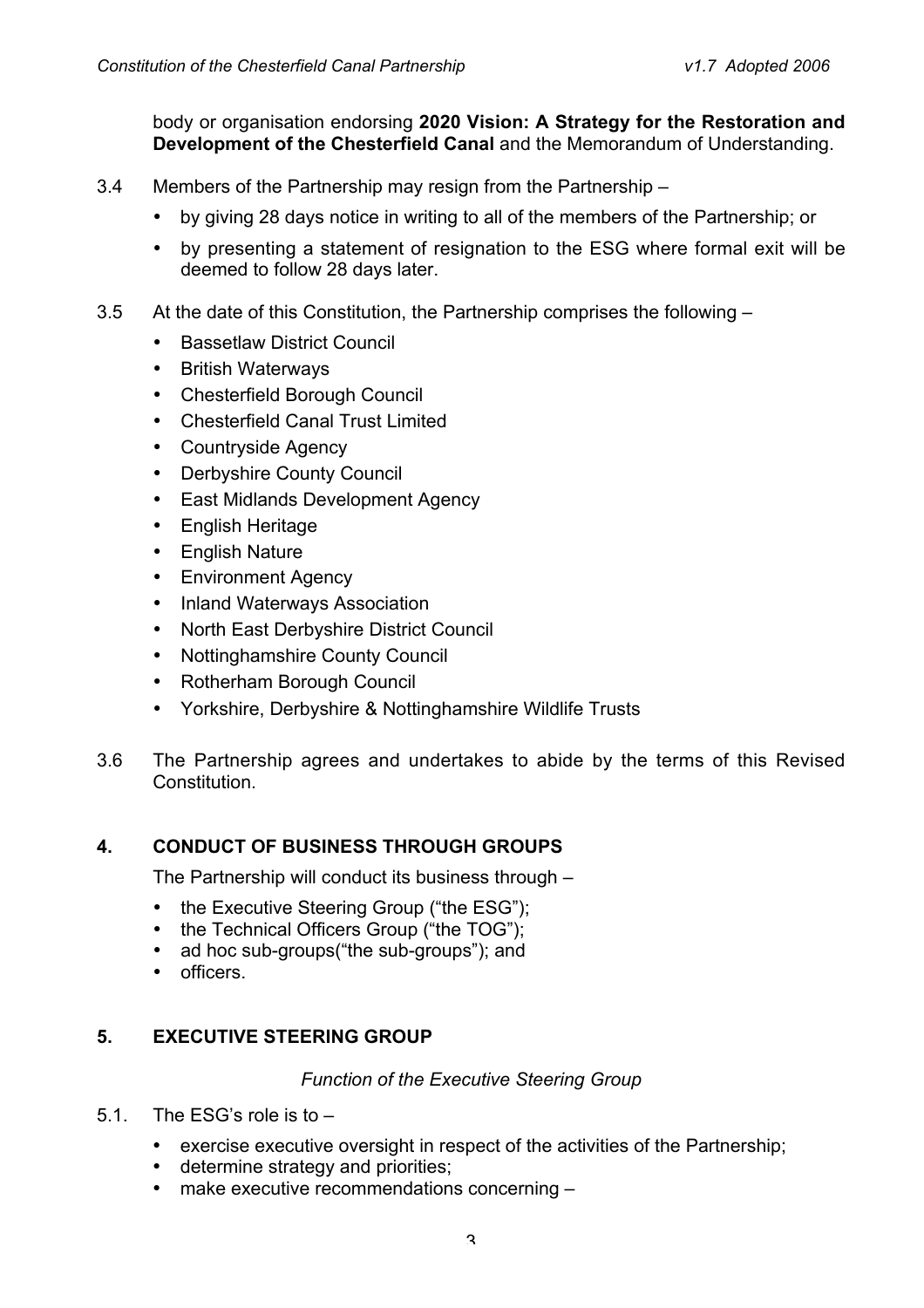- $\circ$  medium and long term goals,
- o project structures & budgets,
- $\circ$  the appointment and role of a development manager ("the Development Manager");
- review and monitor overall progress;
- use its collective influence to promote the objects of the Partnership within member organisations;
- use its collective influence to promote the objects of the Partnership within the wider region and nationally and be prepared to publicly support specific policies of the Partnership in the print and broadcast media.
- 5.2 The ESG will function as an advisory group by making recommendations to local authorities and other decision making bodies about matters concerning the development of the canal.
- 5.3 The mechanism for agreement is iterative and dependent on reaching mutual accord leading to the production of advice in the form of documents that all participating Partners can recommend, without alteration or modification, to their formal policy committees for ratification.

#### *Composition of the Executive Steering Group*

- 5.3 The ESG shall be composed of representatives from each of the bodies or organisations comprising from time to time the Partnership, including –
	- one elected member from each of the participating local authorities;
	- officers from the relevant departments of the participating local authorities;
	- the chair & vice-chair of the Chesterfield Canal Trust;
	- officers from British Waterways;
	- officers from governmental and non-governmental agencies;
	- officers from the regional development agencies;
	- the chair of the TOG:
	- The Development Manager
- 5.4 Each body or organisation represented on the ESG will be required to make its own arrangements for the selection or nomination of members or officers or members and officers to represent it at meetings of the ESG.
- 5.5 Each body or organisation represented on the ESG will have one vote. Where a body or organisation is represented by more than one person –
	- in the case of a local authority, voting rights will reside with the elected member or, in his or her absence, with an officer nominated by the authority concerned to vote as proxy or substitute on behalf of that member;
	- in the case of any other body or organisation, voting rights will reside with the person nominated by the body or organisation or, in his or her absence, with the person nominated by the body or organisation to vote as proxy or substitute on behalf of that person.
- 5.6 The ESG may invite persons who are not members of the ESG to attend ESG meetings in an advisory capacity, but such persons will not have voting rights.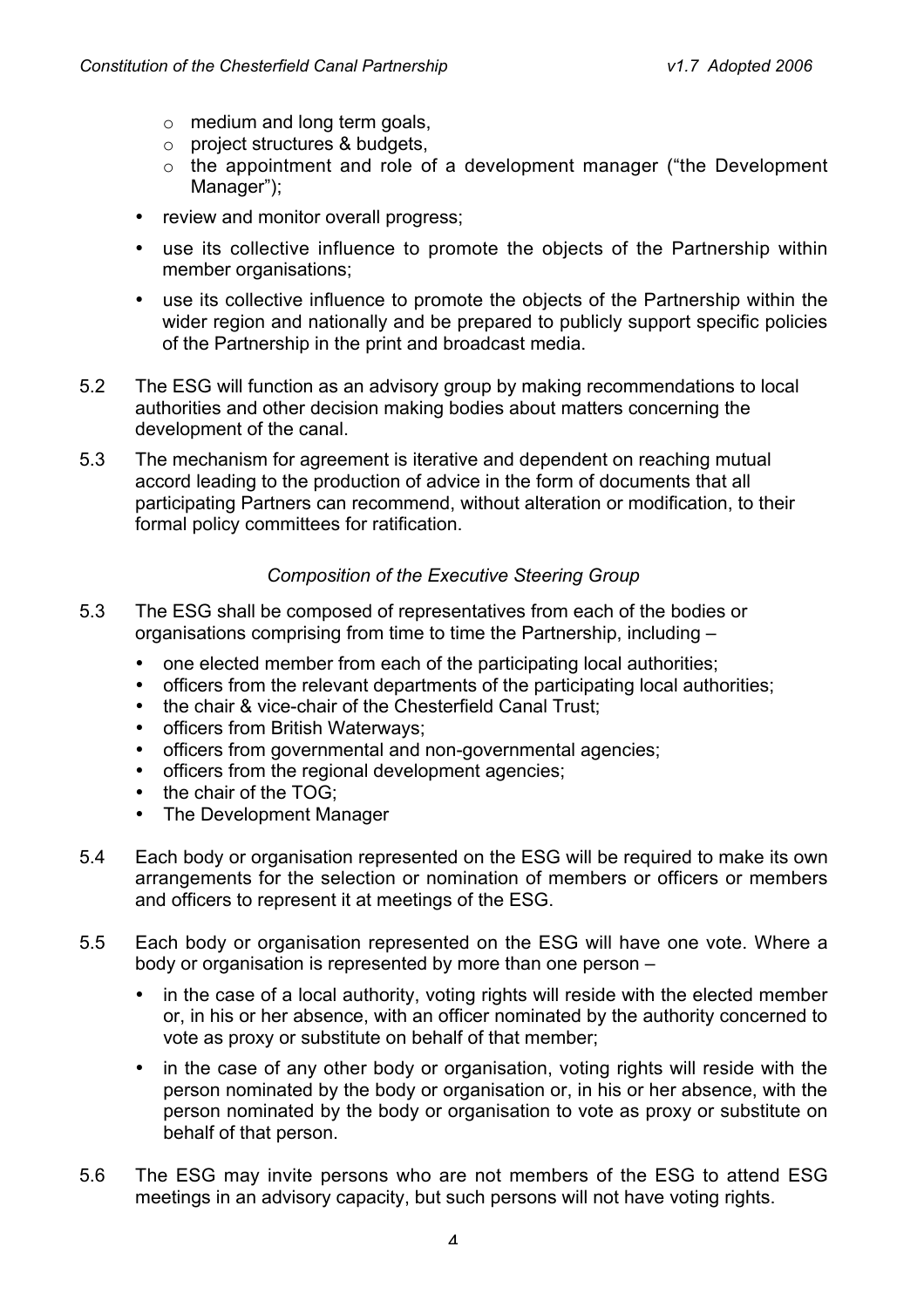#### *Chair of the Executive Steering Group*

- 5.7 There shall be a Chair with the title "Chair of the Chesterfield Canal Partnership".
- 5.8 The Chair will take executive leadership of the Partnership through chairing meetings of the ESG, leading other meetings as required and corresponding on behalf of the Partnership.
- 5.9 The Chair will normally be an elected member of one of the Local Authorities represented.
- 5.10 Except where a local authority declines to take the chair, the position of chair will normally rotate every two years between the local authorities who are members of the Partnership and are willing to undertake that duty.

#### *Meetings of ESG*

- 5.11 The ESG shall meet at least twice a year (Spring and Autumn).
- 5.12 Meetings will be held by rotation in each of the Partnership local authorities' areas. *(Rotherham – Nottinghamshire – Derbyshire).*
- 5.13 The costs of each meeting will be borne by the hosting local authority.

#### *Secretariat*

5.14 The ESG will appoint a secretariat to undertake administrative functions on the Partnership's behalf. The secretariat will ordinarily be drawn from the local authority whose elected member is responsible for chairing meetings of the ESG.

#### *Reporting*

5.15 Each member of the Partnership shall be responsible for reporting the ESG's deliberations to its respective body or organisation.

#### **6. TECHNICAL OFFICERS' GROUP**

#### *Function of the Technical Officers Group*

- 6.1 The function of the Technical Officers' Group ("the TOG") is to
	- implement policy as directed by the ESG;
	- make decisions concerning the immediate goals of the Partnership;
	- employ staff to implement agreed work programmes to achieve the aims of the Partnership;
	- provide support to the Development Manager;
	- receive progress reports and monitor the outputs of the Development Manager;
	- develop detailed strategy in accordance with policy;
	- exercise managerial and detailed technical oversight of the various restoration and development programmes;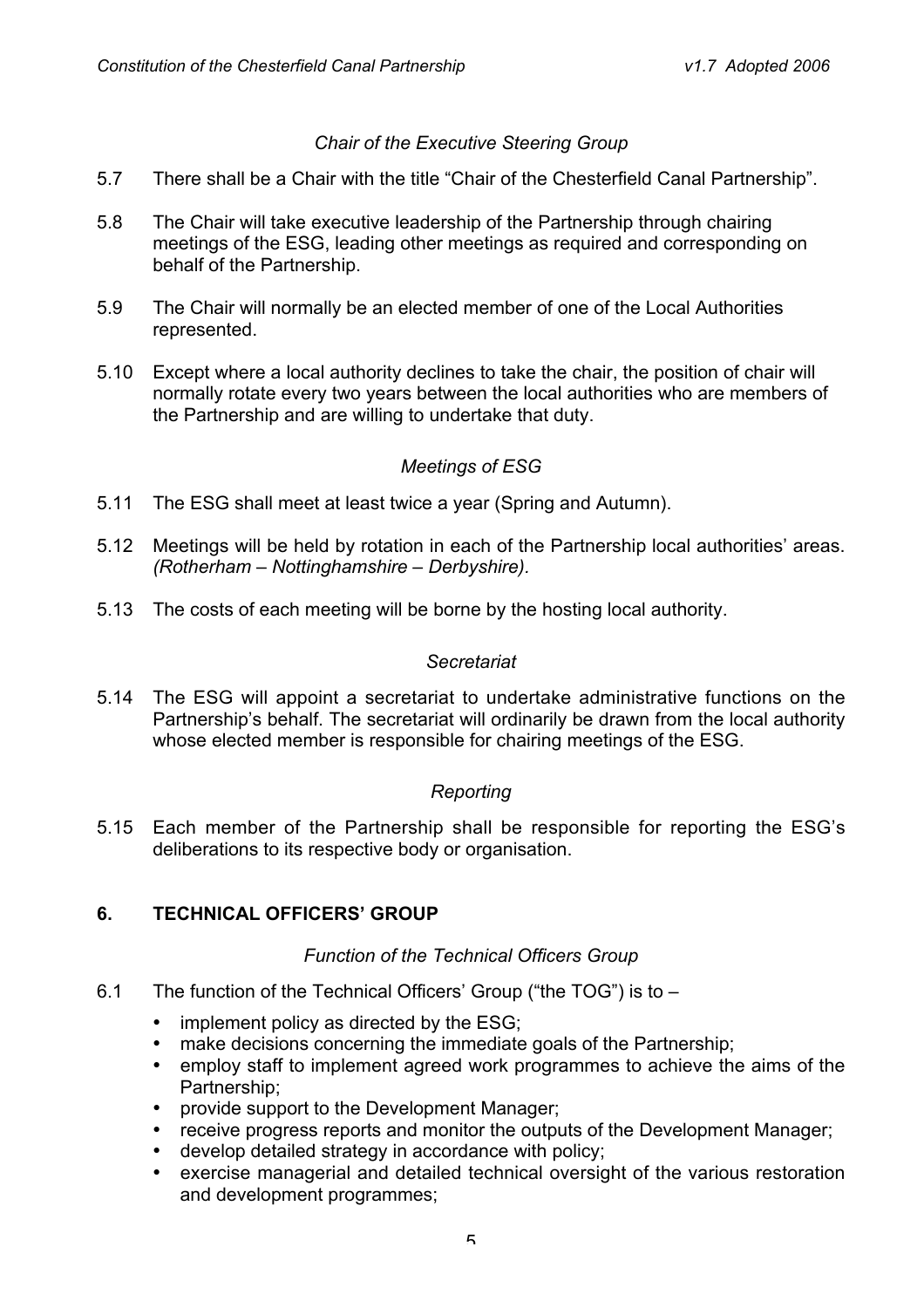- facilitate the timely exchange of information relevant to the progression of restoration and development programmes;
- oversee the formation and operation of the sub-groups and to collate reports for onward transmission to ESG;
- use its collective influence to promote the objects of the Partnership beyond the Partnership.

#### *Membership of the Technical Officers Group*

- 6.2. The membership of the TOG will be drawn from the officers of the bodies or organisations comprising the Partnership.
- 6.3 The TOG may invite persons, bodies or organisations with relevant knowledge or expertise to attend TOG meetings to brief or advise the TOG.

#### *Chair of the Technical Officers Group*

6.4 The TOG will appoint a chair, who will ordinarily be an officer from one of the local authorities represented on the Partnership.

#### *Meetings of the Technical Officers Group*

6.5 The TOG will meet at least four times a year, but may meet more frequently if required.

#### *Operation of the Technical Officers Group*

6.7 Secretarial and administrative functions will be undertaken by the Partnership staff.

#### *Reporting to Executive Steering Group*

- 6.8 The chair of the TOG will report the deliberations of the TOG to the ESG at each biannual meeting.
- 6.9 The officers present at meetings of the TOG will be responsible for reporting the deliberations of the TOG to their respective organisations and ensuring that the relevant activities of their organisations are reported to the TOG.

#### **7. SUB-GROUPS**

#### *Function of working sub-groups*

- 7.1. Sub-groups may be established from time to time as required to examine specific matters using a range of expertise from within or beyond that normally available to the TOG or ESG.
- 7.2 Sub-groups will have specific briefs set by the TOG and approved by the ESG.
- 7.3 Upon completion of its brief, each sub-group will disband unless its brief is extended for an additional purpose.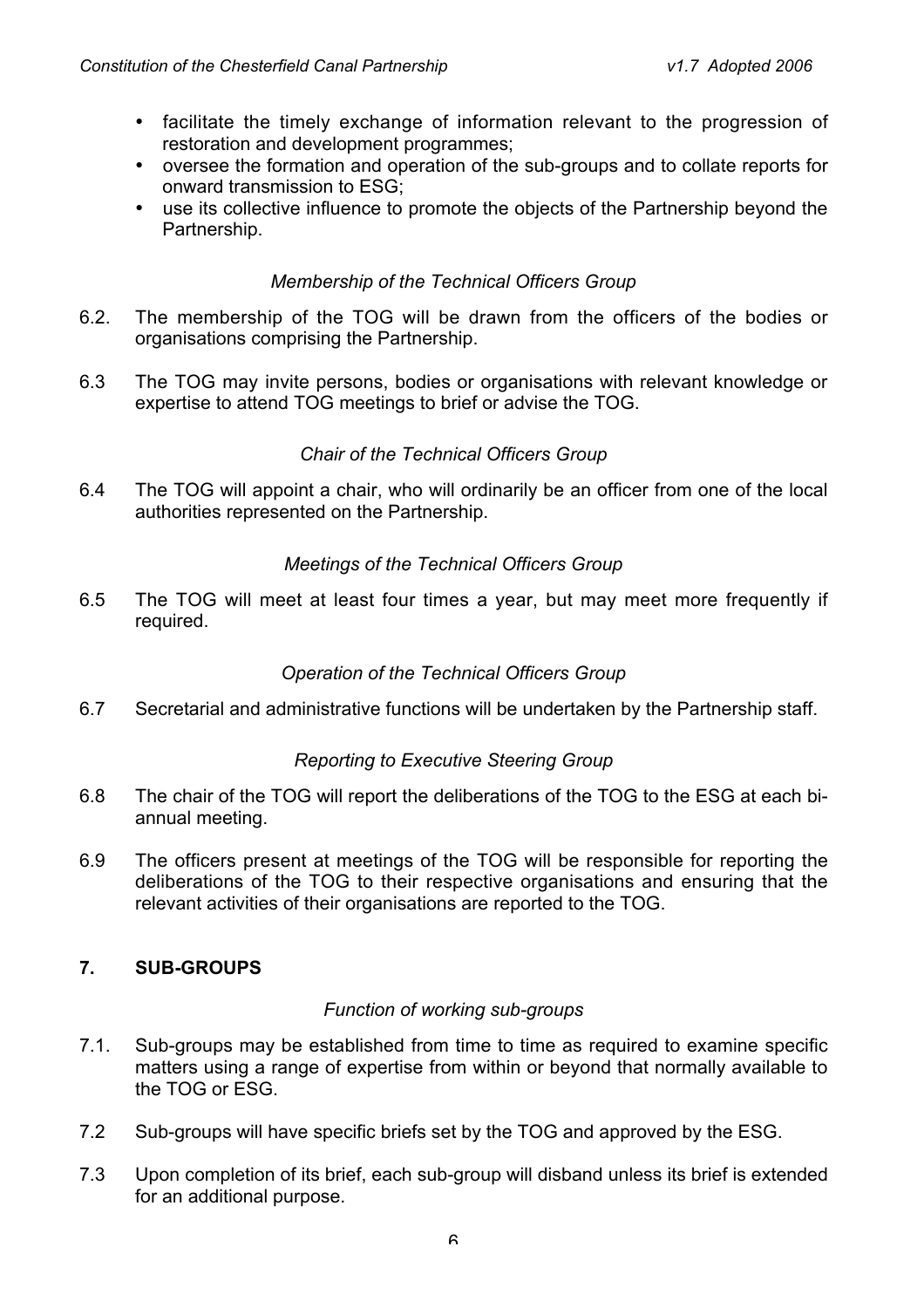7.4 The TOG will ordinarily set each sub-group a timetable in which it should complete its brief. If a sub-group is unable to complete its brief within the allotted time, it must report to the next following meeting of the TOG under the reporting procedure.

#### *Membership of working sub-groups*

7.5 The membership of each sub-group will be determined by the TOG, after consulting as appropriate anyone with recognised expertise or interest in the appointed subgroup's brief.

#### *Operation of working sub-groups*

- 7.6 Each sub-group must keep separate minutes and records of its meetings, which should be circulated within the sub-group and be available for information (on request) by the TOG.
- 7.7 Each sub-group chair will be responsible for ensuring the compilation of minutes and records of meetings of the sub-group.

#### *Chair of working sub-groups*

7.9 The chair of each sub-group will be appointed by the TOG.

#### *Reporting to TOG*

7.10 Each sub-group will report to the TOG via the sub-group chairs.

#### **8 SUBSTITUTIONS**

8.1 Substitutions at meetings of ESG, TOG or Sub-Groups will be allowed providing that the substitute is a bona fide representative of the body nominating the substitute.

#### **9. QUORUM**

- 9.1 No business shall be conducted at any meeting (ESG, TOG or sub-group) unless a quorum of four voting members is present.
- 9.2 No business relating to changes to the constitution or dissolution of the Partnership shall be conducted unless a majority of 75% of the membership of the ESG is present and voting.
- 9.3 If the meeting is inquorate, the chair will adjourn the meeting and will either
	- fix a time and place for the adjourned meeting to be rearranged; or
	- leave the business remaining to be transacted until the next meeting; or
	- continue with an informal meeting.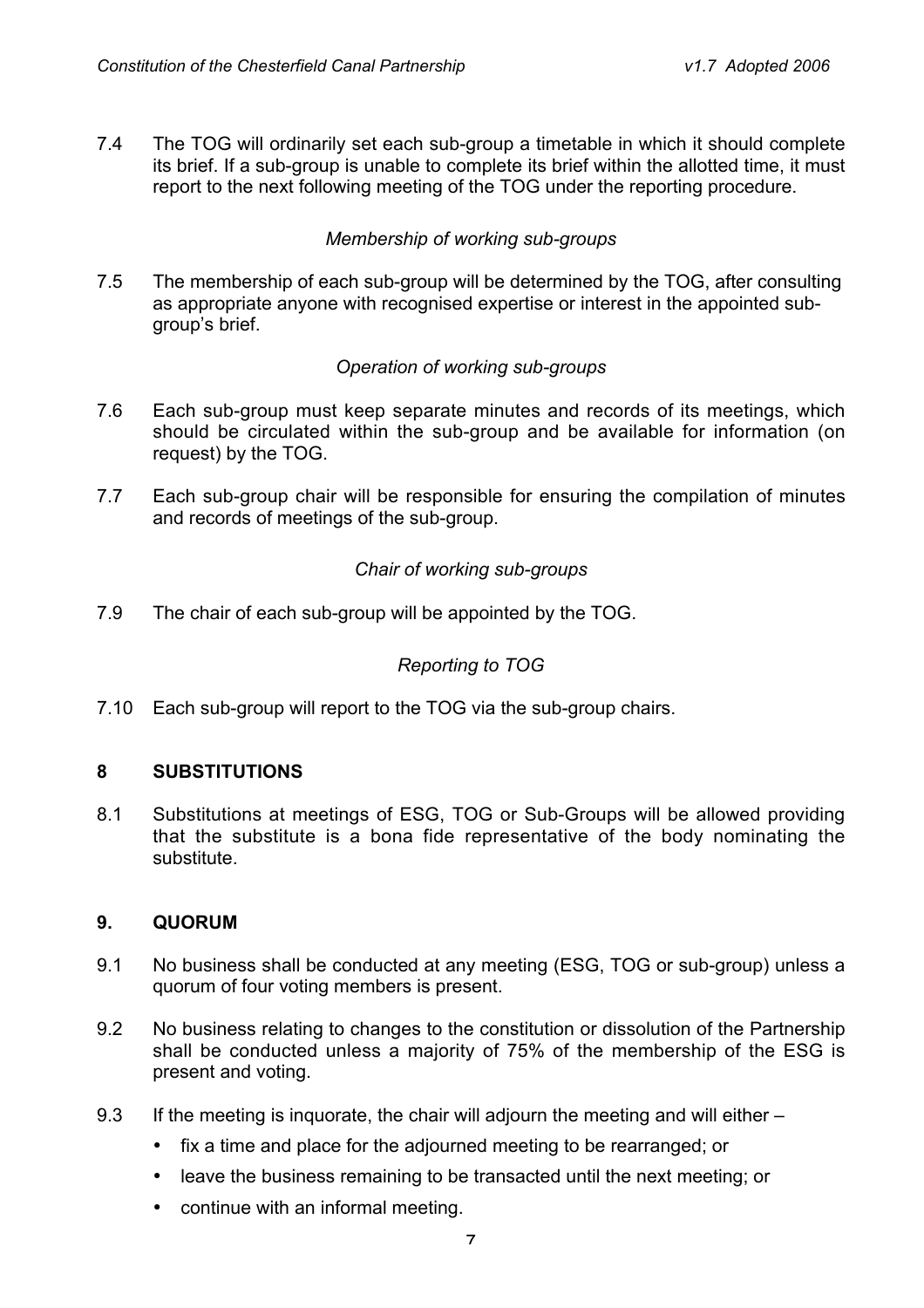#### **10 RESOLUTIONS**

- 10.1 Decisions of the ESG, TOG and sub-groups will be made by simple majority.
- 10.2 Voting will be by show of hands or, if the chair so determines, by ballot.
- 10.3 In the event of an equality of votes, the chair will be entitled to a second or casting vote.

#### **11. OFFICERS**

- 11.1 The ESG shall review annually the number of staff required to carry out the administrative work of the Partnership and how to ensure staffing at that level.
- 11.2 At the Present time the ESG has determined to appoint a development manager ("the Development Manager") and a part time administrative assistant ("the Administrative Assistant).
- 11.3 The Development Manager's role will be
	- to progress restoration; and
	- to progress the sympathetic development of the canal and its environs according to the aims of the Restoration Strategy "2020 Vision" (1997, revised 2006).
- 11.4 The Development Manager will report to both the ESG and TOG.
- 11.5 The Development Manager will consult and liaise with relevant officers in the respective local authority areas.
- 11.6 The Development Manager will be responsible for implementing and managing the agreed work programmes and for the proper financial and administrative operation of the activities of the Partnership.
- 11.7 The role of the Administrative Assistant will be to assist the Development Manager to discharge his duties.

#### **12 EXPENSES AND ALLOWANCES**

Each member of the Partnership will be responsible for meeting any expenses incurred, or allowances claimed, by its members or officers or otherwise in connection with this Constitution.

#### **13 FINANCE**

13.1 All monies raised by the Partnership, or on its behalf, will be used only to further the aims of the Partnership and for no other purpose.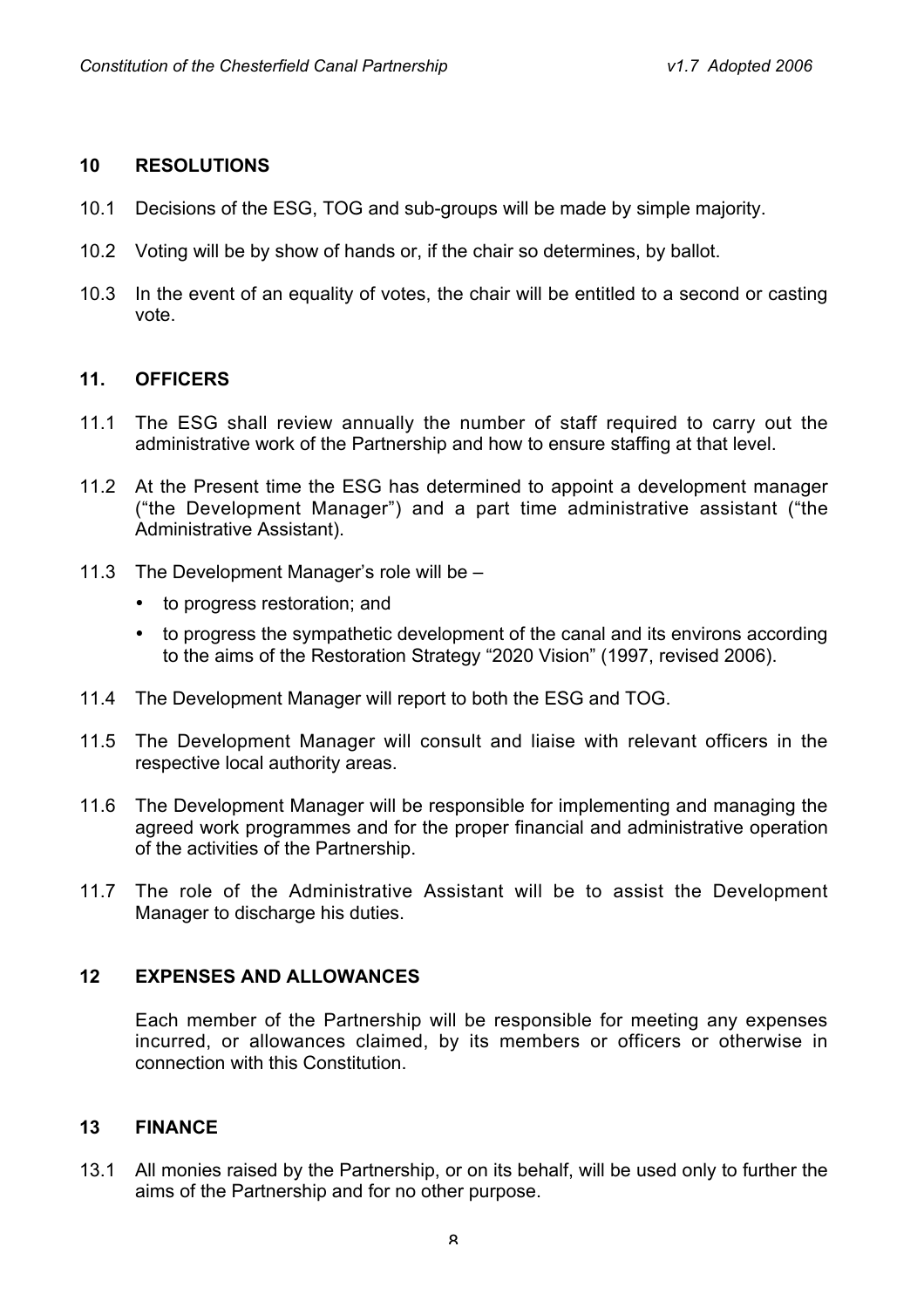- 13.2 The Partnerships financial year will be from  $1<sup>st</sup>$  April to  $31<sup>st</sup>$  March.
- 13.3 Until such time as the ESG may decide otherwise, Derbyshire County Council shall operate as the treasurer and banker of the Partnership and shall –
	- keep proper receipts and payments on account of the finances of the Partnership; and
	- operate an account solely in the name of the Partnership.

#### **14 INFORMATION**

- 14.1 The members of the Partnership will
	- make freely available to each other any information (in any form) that is relevant to the restoration and development of the Chesterfield Canal;
	- ensure that copies of relevant reports are placed on archive with the Development Manager and British Waterways;
	- where there are legal or copyright issues preventing the free circulation of information these should be disclosed to the TOG and noted in the minutes.
	- treat contributed information as confidential subject to the provisions of the Data Protection Act and the Freedom of Information Act;
	- obtain the permission in writing of the relevant member of the Partnership before using any information (in any form) that is held by that member, and acknowledge that member's interest and contribution towards the objects of the Partnership.

#### **15 ALTERATIONS TO CONSTITUTION**

- 15.1 Any proposal to alter this Constitution must be submitted in writing to the chair of the ESG, at least 42 clear days prior to the meeting of the ESG at which the proposal will be considered.
- 15.2 Any proposal to alter this Constitution may only be carried by a resolution by a majority of 75 % of the membership of the ESG present and voting at the meeting at which the alteration is proposed.
- 15.3 The Secretariat to the Partnership Chair must have given the members of the Partnership at least 21 clear days' notice in writing of the meeting at which a proposal to alter this Constitution is to be proposed, and the notice must set out the terms of the proposed alteration.

#### **16 DISSOLUTION**

16.1 The Partnership may be dissolved at an ESG meeting called for that purpose, subject to at least 28 days' notice in writing being given to all members.